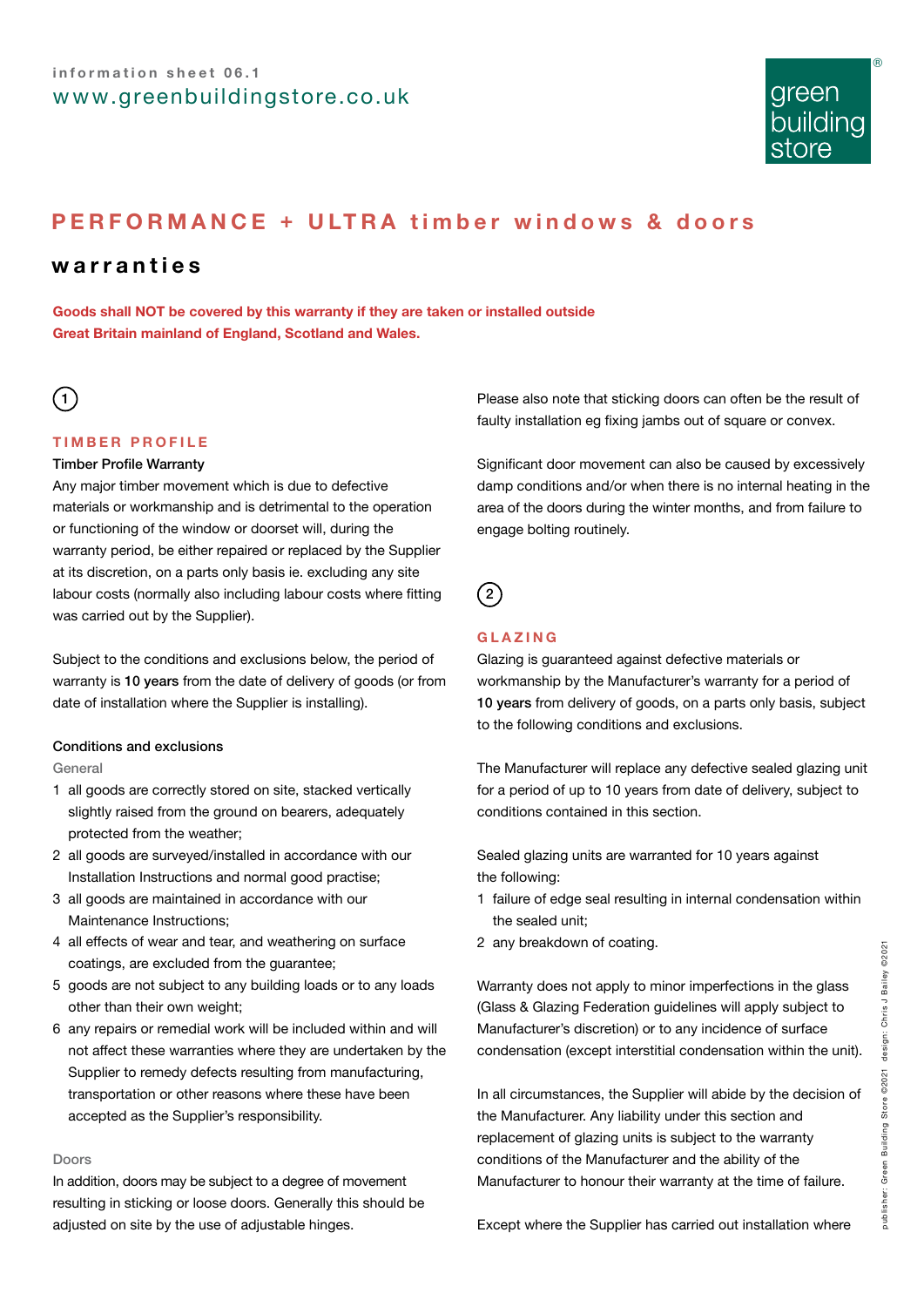# **information sheet 06.2 PERFORMANCE + ULTRA timber windows & doors**

**warranties**

www.greenbuildingstore.co.uk

# green building

®

labour costs are included, this Warranty is on a parts only basis – replacement of the defective unit only is included, provided that the defective unit is returned to the Supplier for Manufacturer's inspection. No site labour or any consequential loss is included.

# $\left(3\right)$

### **IRONMONGERY**

Ironmongery is guaranteed against defective materials or workmanship for a period of 10 years or as specified by the ironmongery manufacturer, whichever period is the least, from delivery of goods, on a parts only basis, subject to the following:

- 1 ironmongery has been maintained in accordance with the Maintenance Instructions;
- 2 ironmongery has not been subject to misuse or neglect;
- 3 any decision of the Supplier regarding any liability under this section, and replacement of ironmongery, is subject to availability at the time of failure and the ability of the Manufacturer to honour their guarantee at the time of failure;
- 4 the ironmongery has been adequately protected by the buyer from the weather and building debris prior to completion of installation;
- 5 windows and doors were fitted in accordance with the Manufacturer's and Supplier's Installation Instructions.

# 4

## **GASKETS AND WEATHERSTRIPPING**

Gaskets and weatherstripping are guaranteed for a period of 5 years from delivery of goods, on a parts only basis, subject to the following:

- 1 gasket/weatherstripping has not been subject to misuse or neglect;
- 2 stains or paints have not been applied to the gaskets.

# $(5)$

## **STAIN/PAINT SYSTEM**

Paint systems are guaranteed for a period of 10 years, stain systems for a period of 6 years and clear external finish for a period of 3 years under reasonable site conditions and degree of exposure.

Please note the following:

- 1 maintenance must follow the Maintenance Instructions and include 6 monthly inspection and maintenance regime; a maintenance record must be retained for later inspection;
- 2 goods shall be installed according to the Installation Instructions;
- 3 resin exudation shall be deemed a natural phenomenon, to be dealt with as detailed in Maintenance Instructions;
- 4 shade variations will occur with all translucent stained timber products due to variations in the underlying timber; variation can also be caused over time by ultra-violet light; See information in Maintenance Instructions.

# 6

## **CLAIMS**

If the customer believes he/she has a claim under these warranties, he/she should notify the UK supplier in writing in the first instance.

The Supplier will at its discretion undertake a site visit and report to the Manufacturer. However, in the event that the customer has no valid claim under this guarantee, the customer will, at the discretion of the Supplier, meet all reasonable costs incurred by the Supplier for the site inspection.

In the event of a claim, the maximum liability of either the Manufacturer or Supplier shall be the replacement value of the components (except, where fitting was carried out by the Supplier replacement items will normally be fitted free of charge). No responsibility will be accepted for any